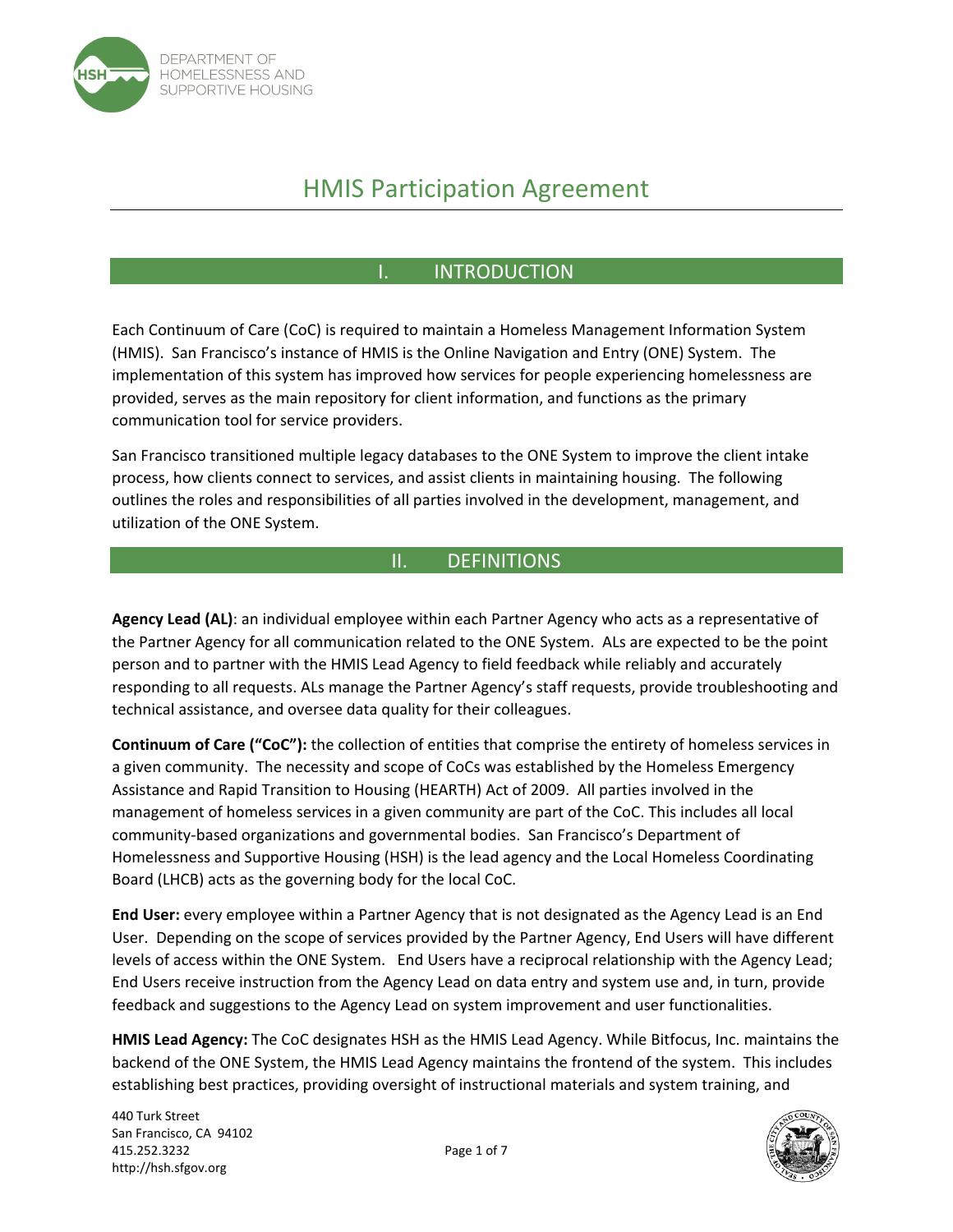

monitoring data quality. CoC funds for the HMIS component will exclusively be used by the HMIS Lead Agency only. Further, HSH monitors the efficacy of the system as a whole and dictates modification to Bitfocus, Inc.

**HMIS System Administrator:** Bitfocus, Inc. is the HMIS System Administrator and provides backend services and system development of the ONE System based on the needs of the Agency Leads as directed by the CoC. They are the primary manager of HMIS data system and built the existing instance of the ONE System. Bitfocus, Inc. will continue to alter the system per the needs of the community via HSH.

**Oversight Committee:** The Local Homelessness Coordinating Board (LHCB) serves as the Oversight Committee, also known as the CoC Board, for the CoC by reviewing and monitoring all policies and procedures surrounding issues related to homelessness. Additionally, the LHCB provides a forum for the community to participate in discussions around local policy.

**Partner Agency:** any entity involved in the CoC who utilizes the ONE System, including service providers across all spectrums and scopes. Each Partner Agency has a reciprocal relationship with the HMIS Lead Agency to receive instruction in usage of the ONE System and provide feedback. Most Partner Agencies have their own agency identification in the ONE System allowing them to maintain a comprehensive record of all clients served and services provided. For a full list of partner agencies, visit the ONE System support website [here.](https://onesf.bitfocus.com/participating-agencies)

### III. APPOINTMENT OF AGENCY LEAD

The role of Agency Lead is integral to the continued success of the CoC. Agency Leads liaise between the Partner Agencies, HMIS System Administrator, and Lead Agency. It is the responsibility of the Partner Agency to select an internal candidate to act as Agency Lead to provide **(1) privacy and data sharing oversight**, **(2) technical assistance**, and **(3) effective communication** between End Users and external organizations.

Partner Agencies are expected to conduct background checks on any employee being considered to serve as an Agency Lead. Additionally, this individual must understand the regulations regarding protected health information as contained in the Health Insurance Portability and Accountability Act (HIPAA). These stipulations are more than just a requirement of the CoC; it is to ensure End Users within Partner Agencies have adequate support and to ensure client level information is never compromised.

As the HMIS Lead Agency, HSH will work closely alongside all Agency Leads to ensure adequate data quality within the ONE System. Data quality reports and communications are forwarded to Agency Leads to ensure accurate and timely data management. Further, it is the Agency Lead's duty to ensure the Partner Agency they represent maintains compliance with this Participation Agreement and all other documents, agreements, and policies surrounding the administration of the ONE System.

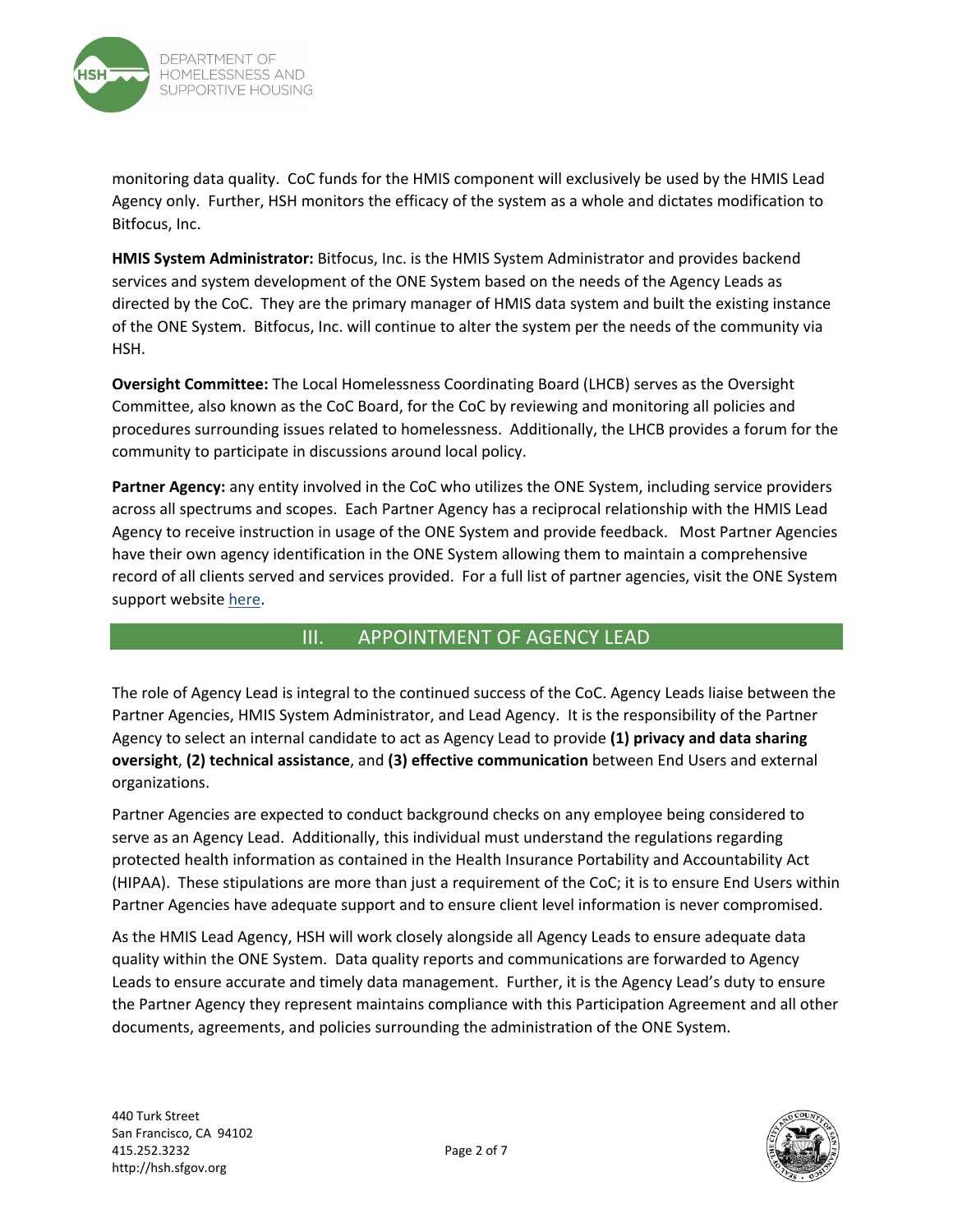

# IV. RESPONSIBILITIES

#### Agency Lead

- 1. Coordinate needs and training of End Users within Partner Agency
	- a. Provide HMIS Lead Agency with an updated list of End Users each month
		- i. Update System Administrator of all employee separations or role changes within 24 hours.
		- ii. Ensure new End Users are granted access to the HMIS by providing user access roles to HMIS System Administrator
	- b. Ensure new End Users have access to and have reviewed the CoC's most recent training materials
	- c. Identify needs for additional training materials or sessions the CoC should develop
		- i. Serve as the on‐site HMIS resource to all End Users
		- ii. Field staff suggestions for potential database improvement / enhancements and communicate suggestions to the HMIS Lead Agency and/or System Administrator
- 2. Attend regularly scheduled Agency Lead meetings

#### Oversight Committee

- 1. Ensure continued funding of its constituents' programs and Partner Agencies
	- a. Maintain records of meeting agenda and decision‐making process
	- b. Act as coordinating body for Partner Agencies and any other entity that participates in homeless services that may touch the HMIS System
- 2. Act as arbiter of the philosophy and approach of the CoC
	- a. Guide the CoC in approaching the community and people on whose behalf they work to do so in accordance with the established philosophy
	- b. Oversee the implementation of all projects within the CoC to ensure they are in accordance with the philosophy that has been established by the Oversight Committee (LHCB)
- 3. Oversee and advise Lead Agency in the fulfillment of their duty to Partner Agencies and the community served, including ensuring consistent participation of recipients and Subrecipients of applicable HUD grants in HMIS
	- a. Advise on the usage and selection of HMIS System
	- b. Advise, alter, and ultimately approve policies and training materials that protect the privacy of clients, End Users, and Partner Agencies using the HMIS System by reviewing, revising, and approving a privacy plan, security plan, and data quality plan for the HMIS
	- c. Advise, alter, and approve the outcome and data standards to which Lead and Partner Agencies will be held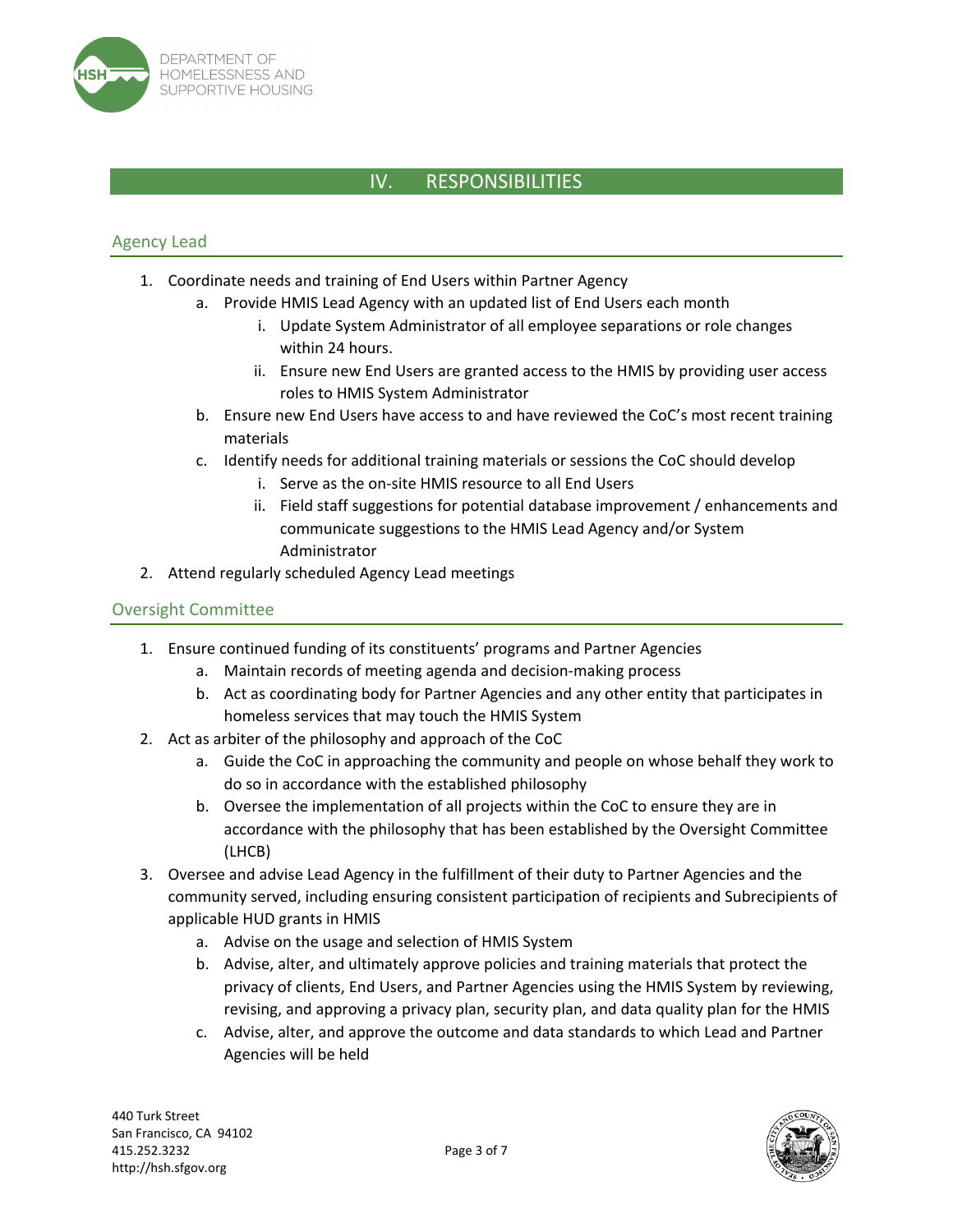

4. In consultation with the collaborative applicant and the HMIS Lead, develop, follow, and update annually the governance charter, which will include all procedures and policies needed to comply with Section 578.7 of the McKinney‐Vento Act

#### End User

- 1. Adhere to all standards outlined in CoC guiding policies and documents<sup>1</sup>
- 2. Utilize the HMIS based on job role and function
- 3. Assume personal responsibility to comply with all privacy policies and procedures and employ best practices surrounding privacy and confidentiality
	- a. Complete HSH Privacy Training in initial ONE System credentialing and annually thereafter<sup>2</sup>
	- b. Do not share personal login credentials with any person under any circumstances
	- c. Only discuss and share the minimal amount of data extracted from HMIS System when necessary for job roles and responsibilities
	- d. Report to the Agency Lead any instance privacy concerns, unauthorized or improper access to the HMIS System, or suspicious activity noted.
	- e. Ensure all new clients are given the HSH Notice of Privacy Practice and accompanying Homelessness Response System Release of Information
- 4. Comply with all standards and practices related to data entry and quality

#### HMIS System Administrator

- 1. Support CoC and Lead Agency
	- a. Provide phone and e‐mail support to authorized representatives
	- b. Support CoC in implementing and utilizing existing system features and capacities
	- c. Connect End Users with Agency Leads or Lead Agency when appropriate
	- d. Monitor and maintain the HMIS System
	- e. Provide continuous service 24 hours a day, 7 days a week
- 2. Provide access to users at all levels
	- a. Verify and account for user access roles monthly
- 3. Permit CoC to access Application Program Interfaces (APIs) when commercially available to develop and modify, as necessary, macros and user interfaces for use with any existing or future CoC systems and infrastructure

#### HMIS Lead Agency

- 1. Provide guidance and oversight to Partner Agencies surrounding required reporting, including:
	- a. Annual Performance Report (APR) collection from Partner Agencies
	- b. Biennial Point‐In‐Time (PIT) Count process as it relates to HMIS

<sup>&</sup>lt;sup>1</sup> For a full list of HMIS Documents please visit the HSH website at http://hsh.sfgov.org/overview/one-system/ <sup>2</sup> All training materials are posted on the ONE SF Help Center website: https://onesf.clarityhs.help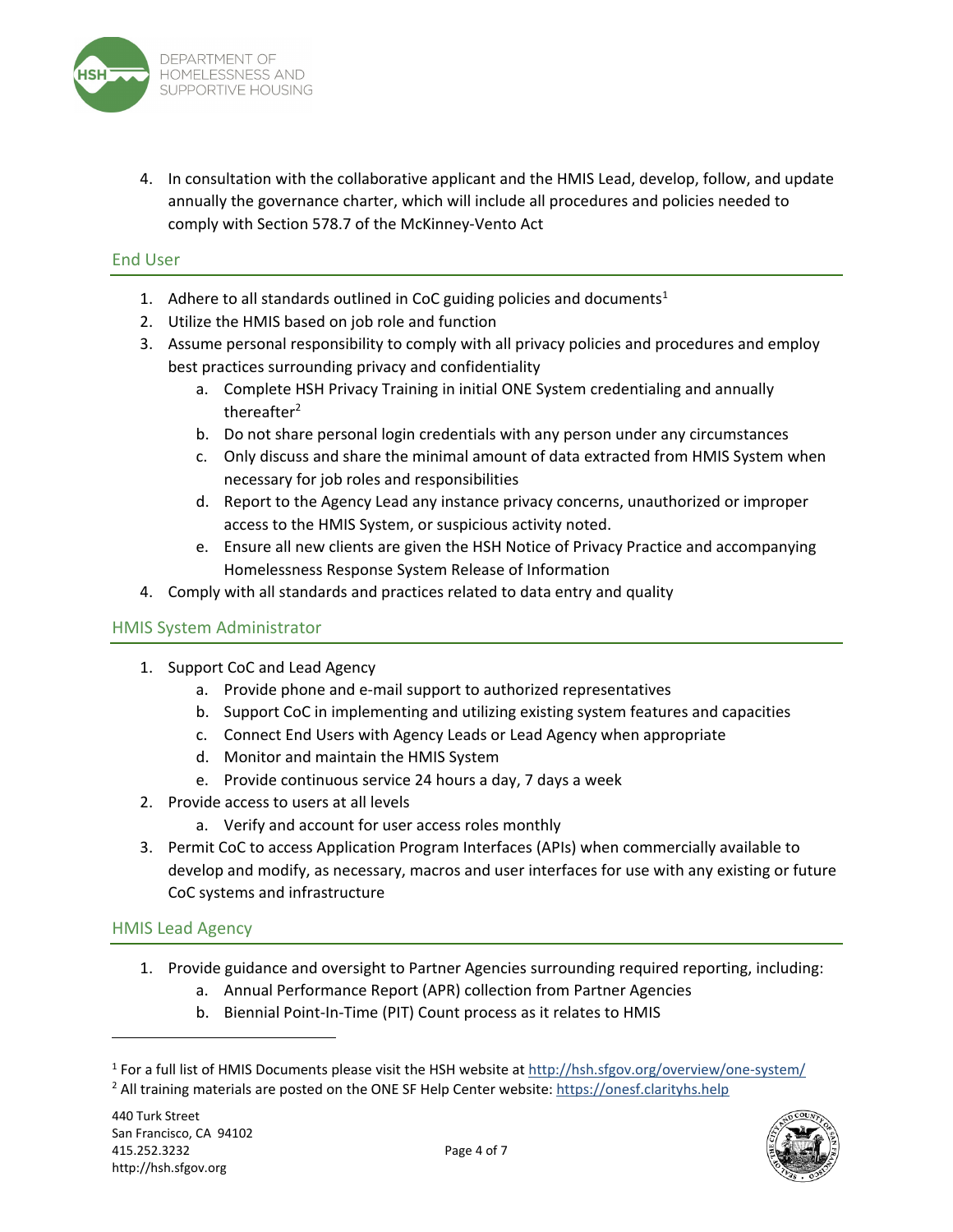

- c. Annual Homeless Assessment Report (AHAR) as it relates to HMIS
- 2. Create, update as necessary, and distribute policy documents that are compliant with HUD standards, including:
	- a. Policy and procedure documents related to the HMIS System
	- b. Participation Agreements detailing roles and responsibilities of all parties, and acquire signed copies from each Partner Agency
	- c. Data quality plan
	- d. Privacy plan
	- e. Disaster recovery plan
- 3. Establish data quality standards in compliance with local and Federal Standards
	- a. Create protocols that ensure all parties are maintaining excellent data quality which includes ensuring the collection of both universal and program‐specific data elements for each individual or family experiencing homelessness who seeks assistance; the ability to produce a summary of unduplicated client records; and the collection of program entry and exit dates
- 4. Support Partner Agencies, their Agency Leads, and the End Users whom they represent
	- a. Provide technical assistance and support to Partner Agencies and their employees
	- b. Verify data produced by Partner Agency reporting is consistent with stipulations in their contracts with CoC and HMIS Lead Agency data
	- c. Respond to the needs and requests of End Users as conveyed by their Agency Leads
	- d. Create training materials that Partner Agencies can distribute to End Users
- 5. Maintain supportive infrastructure and oversight of the HMIS System
	- a. Prepare and disseminate mandatory reports to governing bodies
	- b. Support Partner Agencies in maintaining high quality data standards
- 6. Oversee compliance and usage of CoC created policy documents
	- a. Advise and act as consultant for all parties on appropriate HMIS System usage
	- b. Receive, report, and act on feedback from all parties regarding policies surrounding the HMIS System
	- c. Ensure the operation of the HMIS System is HIPAA compliant
- 7. Serve as Primary Liaison with System Administrator
- 8. Provide, at the CoC's request, all necessary data and support required to support the HMIS Lead Agency's application for CoC funding and for designation as a High Performing Community

#### Partner Agency

- 1. Coordinate and support all End Users within the Partner Agency
- 2. Handle client data in accordance with privacy statutes and client requests
	- a. Adhere to HIPAA requirements in handling of client data within the HMIS System
	- b. Ensure the HMIS will not personally identify clients subject to the Violence Against Women Act (VAWA) including persons whose housing is impacted by the threat of domestic violence or are participating in programs that support victims of domestic violence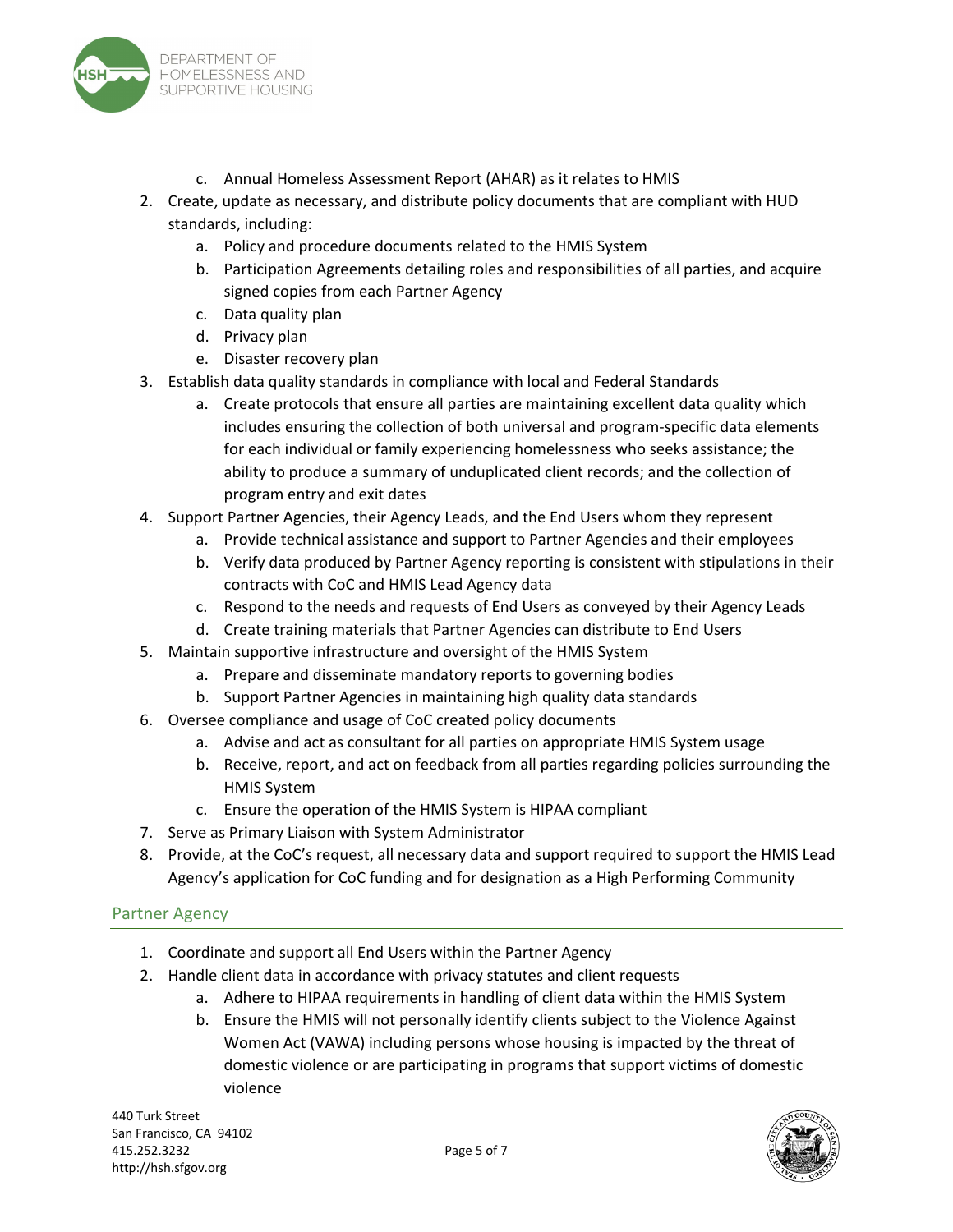

- c. Ensure confidential client information stored in the HMIS System and any hardcopy print outs is not shared without authorization
	- i. Ensure that all clients whose information is stored in the ONE System have received a copy of the HSH Notice of Privacy Practice
	- **ii.** Ensure these clients acknowledge the Notice and consent to their information being stored and accessed in the ONE System by signing a Release of Information, which must be uploaded to their ONE System profile.

#### 3. Data Entry and Usage

- a. Submit high quality, accurate data to the HMIS according to the following timeframes:
	- i. Transitional and Permanent Housing Programs: Enter all program entry/exit data within three (3) work days.
	- ii. Emergency Shelters and non‐HUD programs: Enter check in/check out within one (1) work day.
	- iii. Outreach and Coordinated Entry: Create client profile, if necessary, within three (3) work days. Record outreach services within one (1) work day.
	- iv. Whenever possible, consider entering data as it is being collected during client interactions so that clients may help identify potential inaccuracies.
	- v. Review data quality using APRs at least once a month.

## V. KEY REFERENCE DOCUMENTS

Up-to-date information on key policies and best practices related to HMIS and HUD requirements are available on **HUD [Exchange.](https://www.hudexchange.info/) Information on San Francisco's CoC**, the ONE System, and local policies and procedures are available on HSH's [website.](https://hsh.sfgov.org/) There are additional helpful resources linked below.

#### HMIS Standards and Protocols

- 1. Federal: 2004 HMIS Data and [Technology](https://www.hudexchange.info/resource/1318/2004-hmis-data-and-technical-standards-final-notice/) Standards Final Notice
- 2. Federal: 2011 HMIS [Requirements](https://www.hudexchange.info/resource/1967/hearth-proposed-rule-for-hmis-requirements/) Proposed Rule

#### HMIS Data Quality

- 1. Federal: HMIS Data [Standards](https://www.hudexchange.info/resource/3824/hmis-data-dictionary/) Revised Notice
- 2. Local: San Francisco Online Navigation and Entry (ONE) System Continuous Data Quality [Improvement](https://www.bitfocus.com/hubfs/Community Admin Sites/San Francisco - Community Admin Site/Data Quality Resources/Continuous Improvement Process/Data-Quality-Improvement-Process.pdf?hsLang=en) Process

#### **Privacy**

- 1. Federal: [Coordinated](https://files.hudexchange.info/resources/documents/Coordinated-Entry-and-Victim-Service-Providers-FAQs.pdf) Entry and Victim Service Providers FAQs
- 2. Federal: Health Insurance Portability and [Accountability](https://www.hhs.gov/hipaa/index.html) Act of 1996 (HIPAA)
- 3. Local: Department of [Homelessness](https://onesf.bitfocus.com/dhsh-privacy-practice-roi) and Supportive Housing Privacy Practice
- 4. Local: Department of [Homelessness](https://www.bitfocus.com/hubfs/FINAL HSH Notice of Privacy Practice_English_12272021.pdf?hsLang=en) and Supportive Housing Notice of Data Sharing and Privacy Policy ("Privacy Notice")